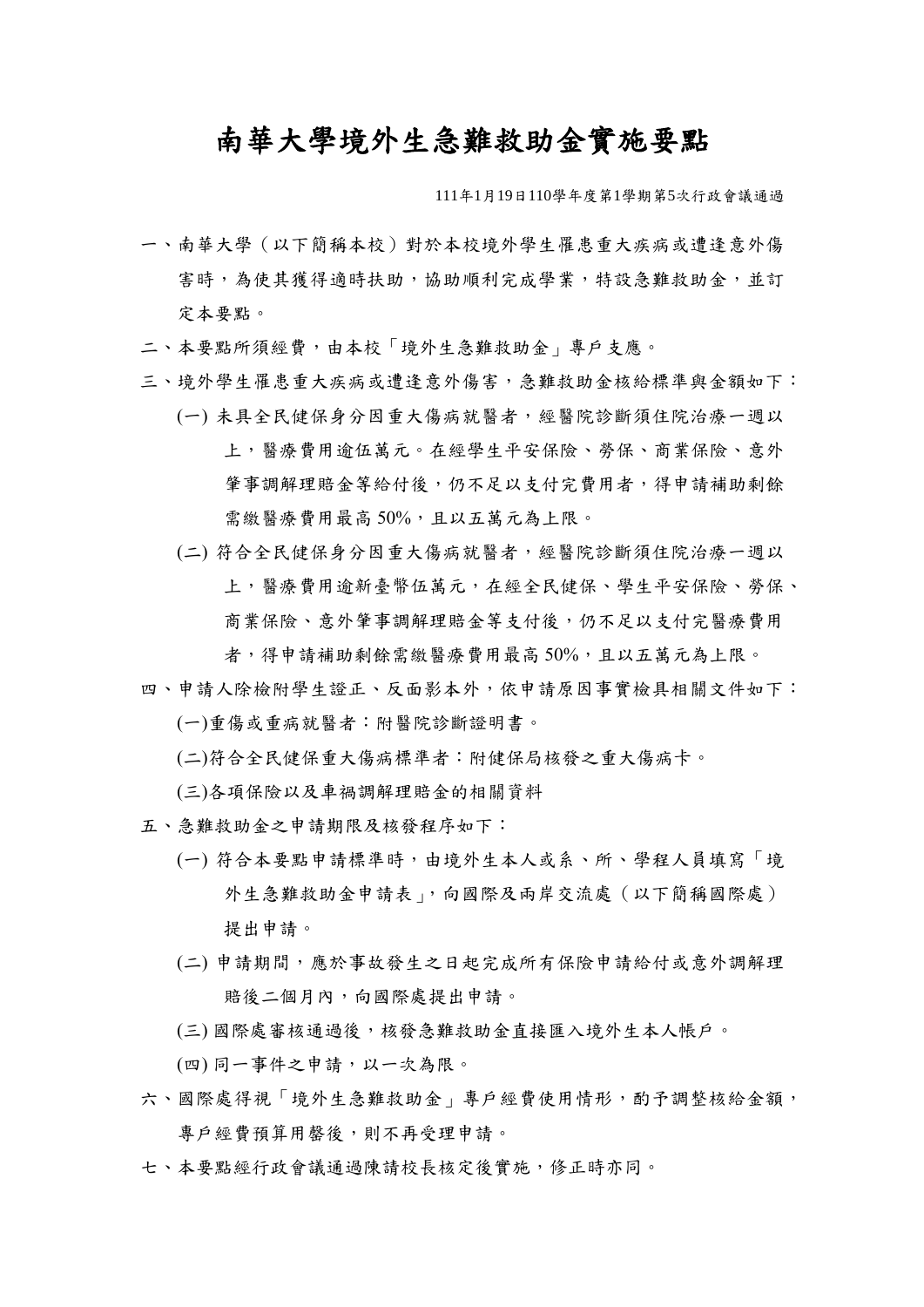## **The Guidelines of Emergency Allowance for International Students**

## **of NanHua University**

Approved at the 5th administrative meeting on January 19, 2022

- 1. NanHua University (hereinafter referred to as the School) has developed the Guidelines of Emergency Allowance for International Students to help provide timely support to the international students who suffer from major illness or accidents, and help them complete their schooling without financial worries.
- 2. The allowance highlighted in these guidelines will be disbursed from the special account : "Emergency Allowance for International Students" which is funded by charitable donations.
- 3. Criteria and amount of emergency allowance for international students:
	- (1) It is for students who suffer from a major injury or illness requiring hospitalization for over 1 week and whose medical expenses will exceed NTD \$5,000 but without National Health Insurance. On the premise of being subsidized by students' safety insurance, labor insurance, commercial insurance, and compensation from the accident, students may apply up to a maximum of 50% of the remaining medical expenses.
	- (2) It is for students who suffer from a major injury or illness requiring hospitalization for over 1 week and whose medical expenses will exceed NTD \$5,000 but with National Health Insurance. On the premise of being subsidized by students' safety insurance, labor insurance, commercial insurance, and compensation from the accident, students may apply up to a maximum of 50% of the remaining medical expenses.
- 4. Applicants need to provide a photocopy of their student ID, as well as corresponding documents with respect according to their application type:
	- (1) Students suffering from major injury or illness: Medical certificate.
	- (2) Students who meet the criteria for a severe illness as defined by the National Health Insurance Administration: IC Card for Severe Illness issued by the National Health Insurance Administration.
	- (3) Related materials of insurances and car accident mediation claims.
- 5. Application deadline and disbursement process of emergency allowance:
	- (1) If the application criteria are met, the applicant or any staff of the applicant's college/ department, may fill in the "Application Form of Emergency Allowance for International Students", and submit the form to the Office of International and Cross-Strait Affairs.
	- (2) The application should be submitted to the Office of International and Cross-Strait Affairs within 2 months after the completion of all insurance application payments or accident mediation claims from the date of the accident.
	- (3) After approval by the Office of International and Cross-Strait Affairs, the emergency allowance will be directly remitted to the personal account of the applicant.
	- (4) Each incident is subject to a single application only.
- 6. The School is entitled to the adjust disbursement amount according to the available funds in this charity account.
- 7. Further amendments to these guidelines up to the approval from the executive council and reviewed by the president for final confirmation before being officially implemented.